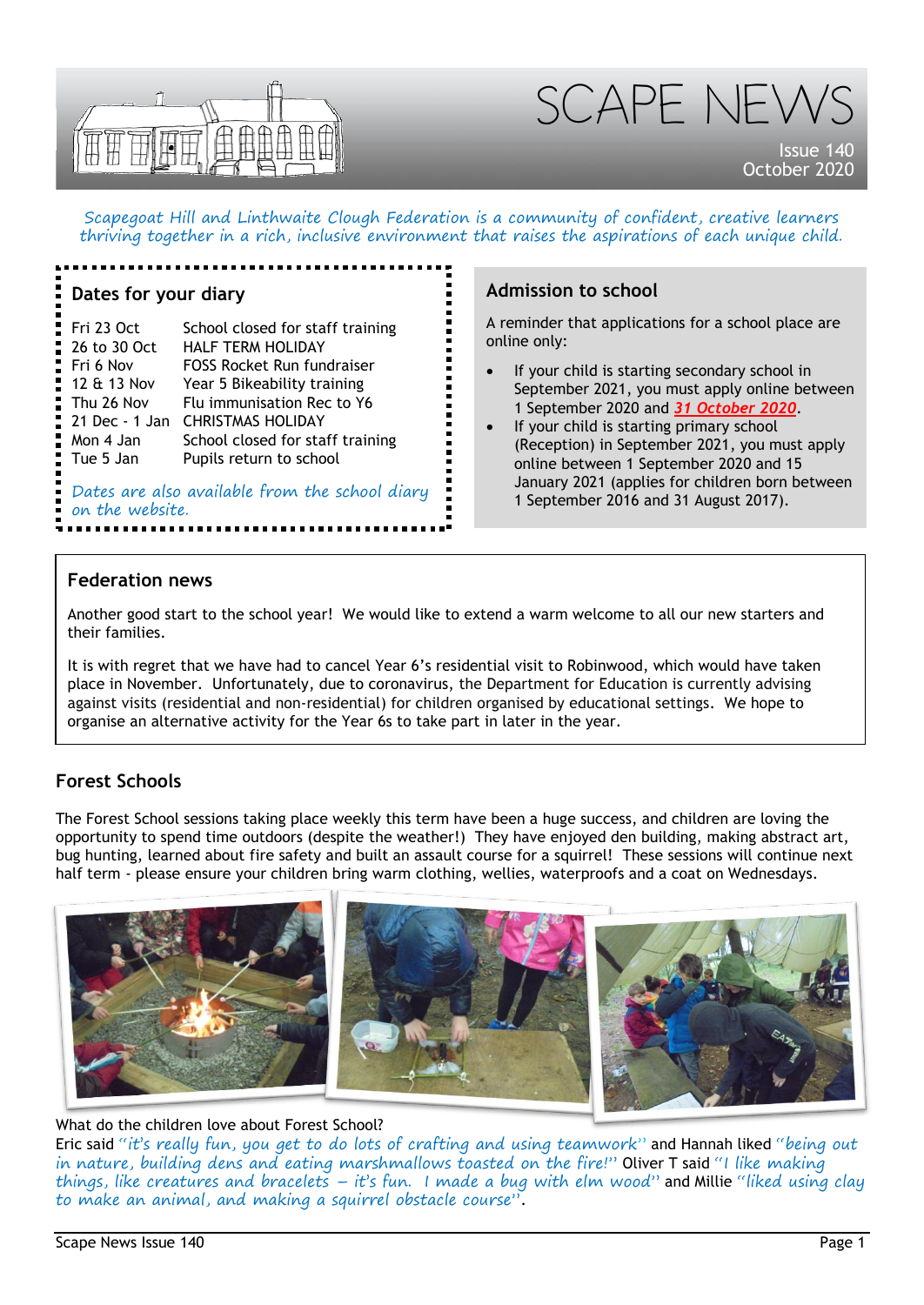The school has a new office email address: office@scapegoathill.co.uk. Please could you update your school contact details – thank you.

### **Meet our new Reception children**

The new children have all settled in very well in Class 1, and we are enjoying getting to know them all!

### **School meals**

The new winter menus have been introduced, but Kirklees Catering Service has not yet published the menus on their website. We will let you know when they are available,

but in the meantime, here are the choices (they are also available from the school website – www.scapegoat-hill.kirklees.sch.uk/info-for-parents/school-meals):

#### Week 1

| Monday                                                                                          | Tuesday                                                                             | Wednesday                                                                | Thursday                                                                                             | Friday                                                                   |  |
|-------------------------------------------------------------------------------------------------|-------------------------------------------------------------------------------------|--------------------------------------------------------------------------|------------------------------------------------------------------------------------------------------|--------------------------------------------------------------------------|--|
| Oven baked sausage<br>Yorkshire pudding<br>and gravy<br>Creamed potatoes<br>Seasonal vegetables | Homemade loaded<br>vegetable pizza<br>Crispy sliced<br>potatoes<br>Golden sweetcorn | Roast chicken<br>Oven roast &<br>creamed potatoes<br>Seasonal vegetables | Chicken Tikka<br>Masala<br>Fluffy wholegrain<br>rice                                                 | Harry Ramsden's<br>battered fish<br>Oven baked chips<br>Garden peas      |  |
| Vegetarian savoury<br>mince<br>Yorkshire pudding<br>Creamed potatoes<br>Seasonal vegetables     | Quorn chilli<br>Fluffy wholegrain<br>rice                                           |                                                                          | Vegetable lasagne<br>Garlic bread<br>Crispy mixed salad                                              | Falafel burger in a<br>bread bun<br>Oven baked chips<br>Crunchy coleslaw |  |
| Victoria sponge &<br>creamy custard<br>Ice cream sundae<br>Chunky fruit pots                    | Fruit shortcake<br>Creamy custard<br>Jelly & cream<br>Fresh fruit salad             |                                                                          | Sticky toffee<br>pudding & custard<br>Abbey crunch biscuit<br>& fresh milkshake<br>Chunky fruit pots | A selection of home<br>baking<br>Organic yoghurts<br>Fresh fruit kebabs  |  |

#### Week 2

| Monday                                                                                                                                                       | Tuesday                                                                                                                                                     | Wednesday                                                               | Thursday                                                                 | Friday                                                                                    |  |
|--------------------------------------------------------------------------------------------------------------------------------------------------------------|-------------------------------------------------------------------------------------------------------------------------------------------------------------|-------------------------------------------------------------------------|--------------------------------------------------------------------------|-------------------------------------------------------------------------------------------|--|
| Chicken or<br>vegetarian meatballs<br>in Italian tomato<br>sauce<br>Organic pasta                                                                            | Meat & potato pie<br>Carrot batons<br>Garden peas                                                                                                           | Roast turkey<br>Oven roast &<br>creamed potatoes<br>Seasonal vegetables | Cheese & tomato<br>calzone<br>Jacket wedges<br>Crunchy coleslaw          | Golden crumbed fish<br>fingers<br>Oven baked chips<br>Medley of peas &<br>sweetcorn       |  |
| Salmon fillet<br>Herby diced<br>potatoes<br><b>Broccoli</b>                                                                                                  | Quorn dippers &<br>Vegetarian sausage<br>ketchup dip<br>Oven roast &<br>Crispy sliced<br>creamed potatoes<br>potatoes<br>Seasonal vegetables<br>Garden peas |                                                                         | Quorn Balti<br>Fluffy wholegrain<br>rice                                 | Jacket potatoes<br>Cheese & beans<br>Side salad                                           |  |
| Caramel apple<br>pudding & custard<br>Fairy buns<br>Fresh fruit juice &<br>Organic yoghurts<br>Fresh fruit kebabs<br>shortbread biscuit<br>Chunky fruit pots |                                                                                                                                                             | Reduced sugar:<br>Chunky fruit muffins<br>Cheese & crackers             | Viennese tart &<br>creamy custard<br>Fruit in jelly<br>Fresh fruit salad | Chocolate sponge &<br>chocolate sauce<br>Selection of home<br>baking<br>Chunky fruit pots |  |

We would like to remind parents that we need two weeks' notice to change from school meals to packed lunches, and vice versa – thank you.

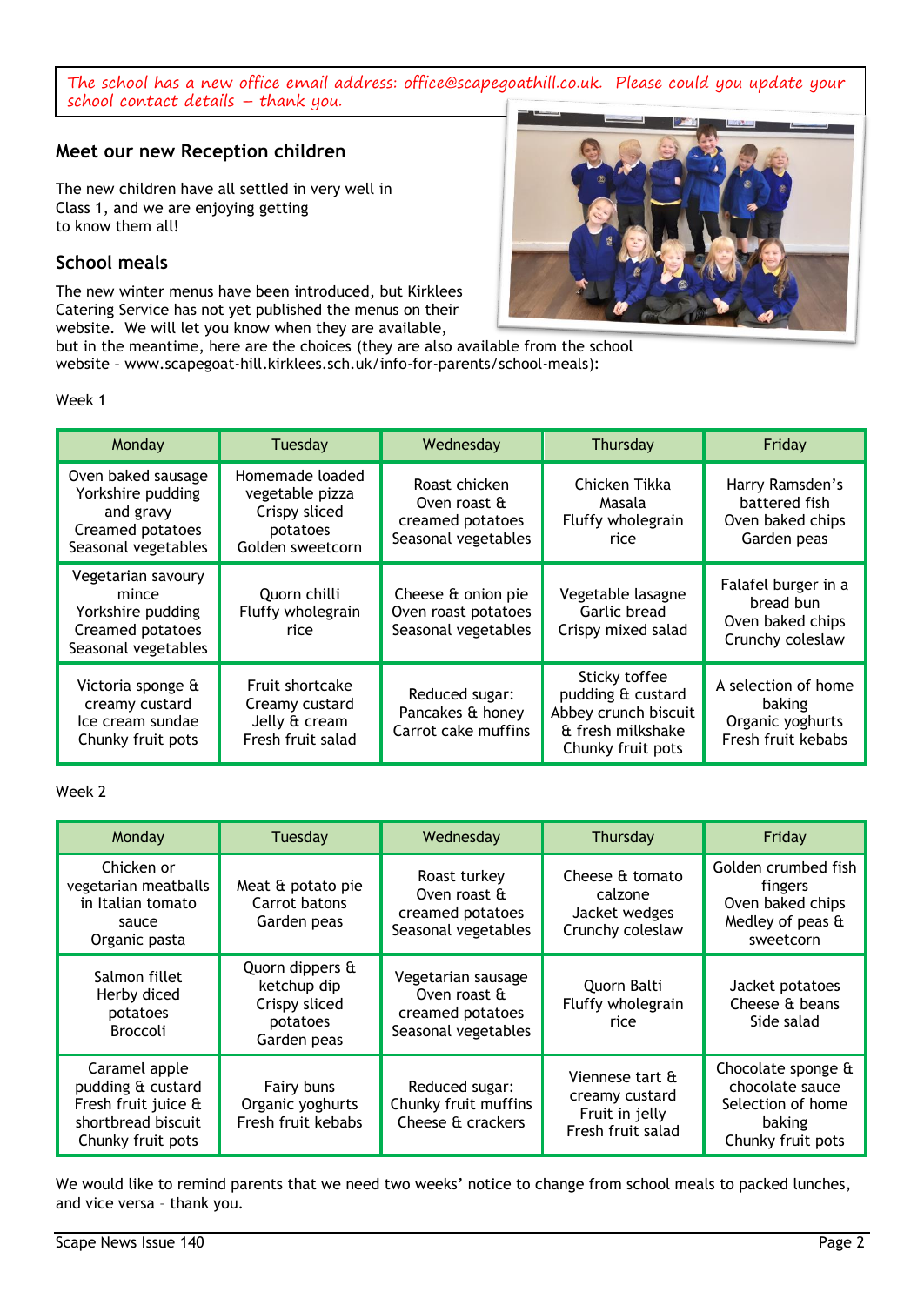### **Changes/additions to website**

The following items (listed by the page you will find them on) have recently been added or updated on our new school website (www.scapegoat-hill.kirklees.sch.uk). If you are ever unsure where to find something on the website, there is a 'Search for' facility.

Class 1: the home/school worksheet for this term **LEARNING**  2 year curriculum plan for Reception and Years 1/2 Class 2: the home/school worksheet for this term Class 3: the home/school worksheet for this term **PARENTS 3** Term dates/calendar: updated Google calendar Letters and newsletters: Reading newsletter Oct 2020 School meals: new winter menu Useful links: Coronavirus/Advice for parents and carers: letter from Public Health England on when parents should book a test for their child Health: "Is my child too ill for school?" – useful guidance from the NHS

Anyone who would prefer a paper copy of any of the information on the website can have one by asking at the school office. *A reminder that you can download absence/holiday request forms and requests for school to administer medication forms from the website.*

### **PSHCE**

All children are encouraged to talk about their general wellbeing, worries etc. Class 1 enjoy 'circle time' where they can talk about their feelings.

Luka explained that in circle time "we talk and pick a bottle and talk about how we feel, they are mood bottles." and Flossie that "we know that if we were sad that we could talk about it and talk to friends about it to feel better." Matilda said "I feel a little bit sad because of coronavirus because I don't want my friends to get it, but talking about it made me feel a little better because you use hand gel in school and get rid of the germs, we are trying to be safe" and Jacob thought that "things feel the same at school apart from not seeing Class 2 and Class 3..... but we still can see Class 1."



### **Uniform, PE and outdoor clothing**

Please can you make sure all items of clothing, including coats and PE kit, are clearly named so that they can be returned to the correct person if found.

Please remember to send your child/ren with warm clothing, wellies, waterproofs and a coat for Forest School on Wednesdays. It would be useful if wellies could be kept at school so we can use the field more frequently. Please do not send walking boots as they take a long time to change in and out of and therefore reduce playtimes. Waterproof jackets and trousers would also be useful for the coming months.

### **Job vacancy**

We have recently advertised for a Business Support Officer to work across the Federation, at Scapegoat Hill two days a week and Linthwaite Clough one day. The advert is currently on the Kirklees jobs website, with a closing date of 23 October.